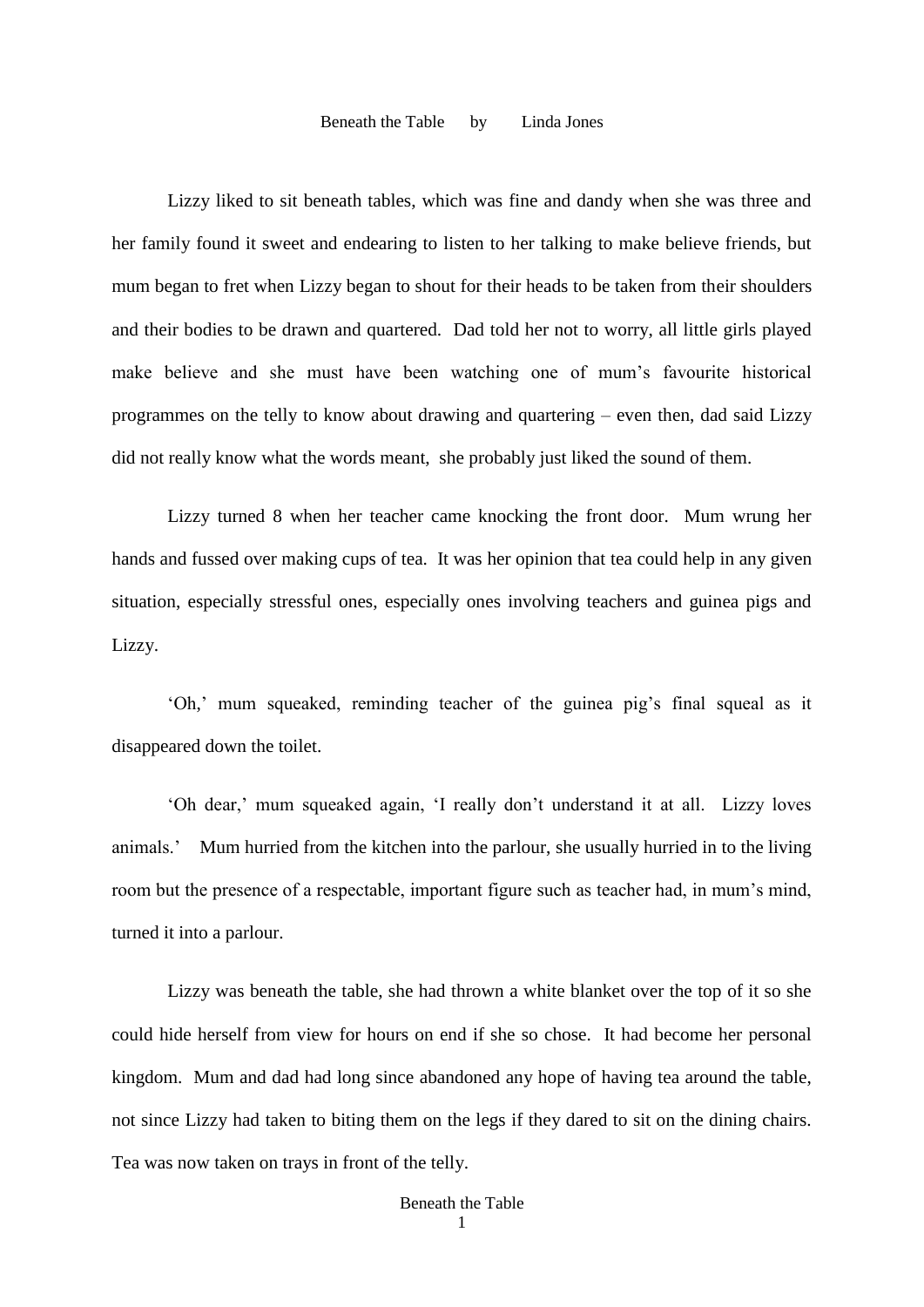Mum bent down and hovered as close as she dared to the white drapes surrounding Lizzy's kingdom.

'Lizzy dear, would you come out a moment please. Your teacher is here, we need to talk about something that happened in school today. Lizzy, we need to talk about the guinea pig.'

'I freed it.'

Mum looked at the teacher who was staring at the voice coming from beneath the table.

'What do you mean exactly, how did you free it dear?' Mum asked.

'Dad freed my goldfish by flushing it down the toilet. You shouldn't put things in cages; all creatures in my kingdom are free. The guinea pig needed to be freed, so I copied dad, I freed him.'

'But Lizzy, guinea pigs aren't goldfish dear. Goldfish can swim, guinea pigs can't.' Mum smiled at the teacher, hoping that she would understand that Lizzy hadn't meant to hurt the guinea pig at all, Lizzy was being – what was the words for it? Bhuddist? Christian? Humanist? Whatever it was, Lizzy was innocent.

The teacher did not look convinced.

'Did Josephine need to be freed as well Lizzy?' The teacher asked.

It was at that moment dad came in from work. He harrumphed into the living room, he did not know the teacher was there and mum noticed crossly that he had not taken his work boots off at the front door.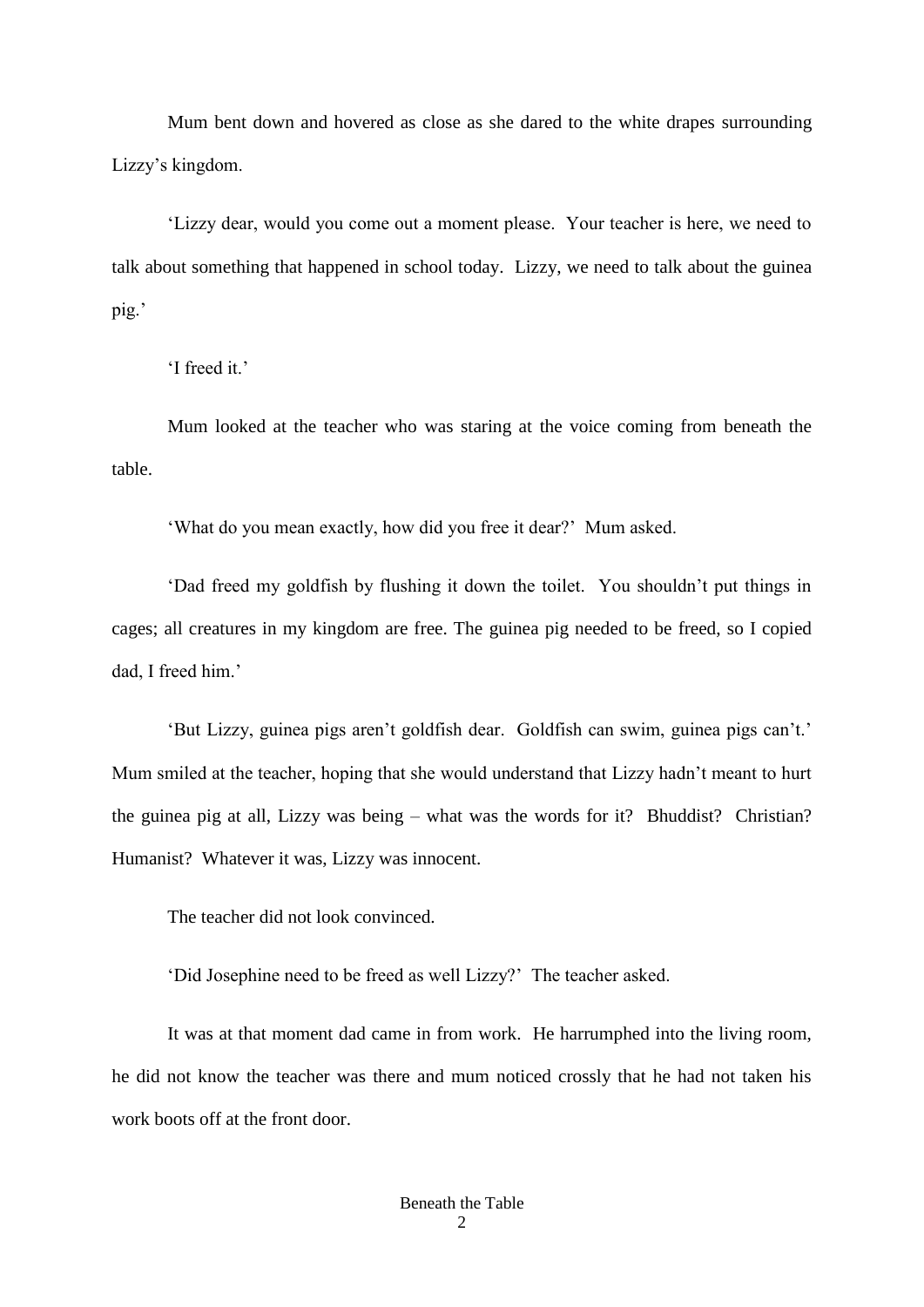'What's going on here then?' He asked.

'Just a misunderstanding, Lizzy freed the guinea pig at school, her teacher just thought we ought to know about it. Dear, please take your boots off, your damaging the parlour floor.'

Dad looked confused; he didn't know they had a parlour.

'It's a little more complicated than that.' Teacher stated, folding her arms across her chest. 'Lizzy also tried to put Josephine Fossie's head down the toilet. So Lizzy, I'll ask you again, were you also trying to free Josephine?'

Mum was not sure she liked the teacher's sarcastic tone and hoped that her raised eye brows indicated as much.

Dad chortled and tried to disguise it with another harrumph.

'She's the red queen.' Lizzy mumbled.

'Well, I am pretty certain that Lizzy meant no harm. May be this little girl upset her, Lizzy never does anything without good reason.' Mum said.

It was the teacher's turn to raise her eye brows.

Dad spotted the tension beginning to bubble between the two women and stepped forward.

'Listen, may be its best if you leave this with us tonight. I'll have a chat with Lizzy and I promise that she will undertake any punishment you feel is fit.'

Mum looked aghast at him and tried to interrupt, but he put his hand up to stop her.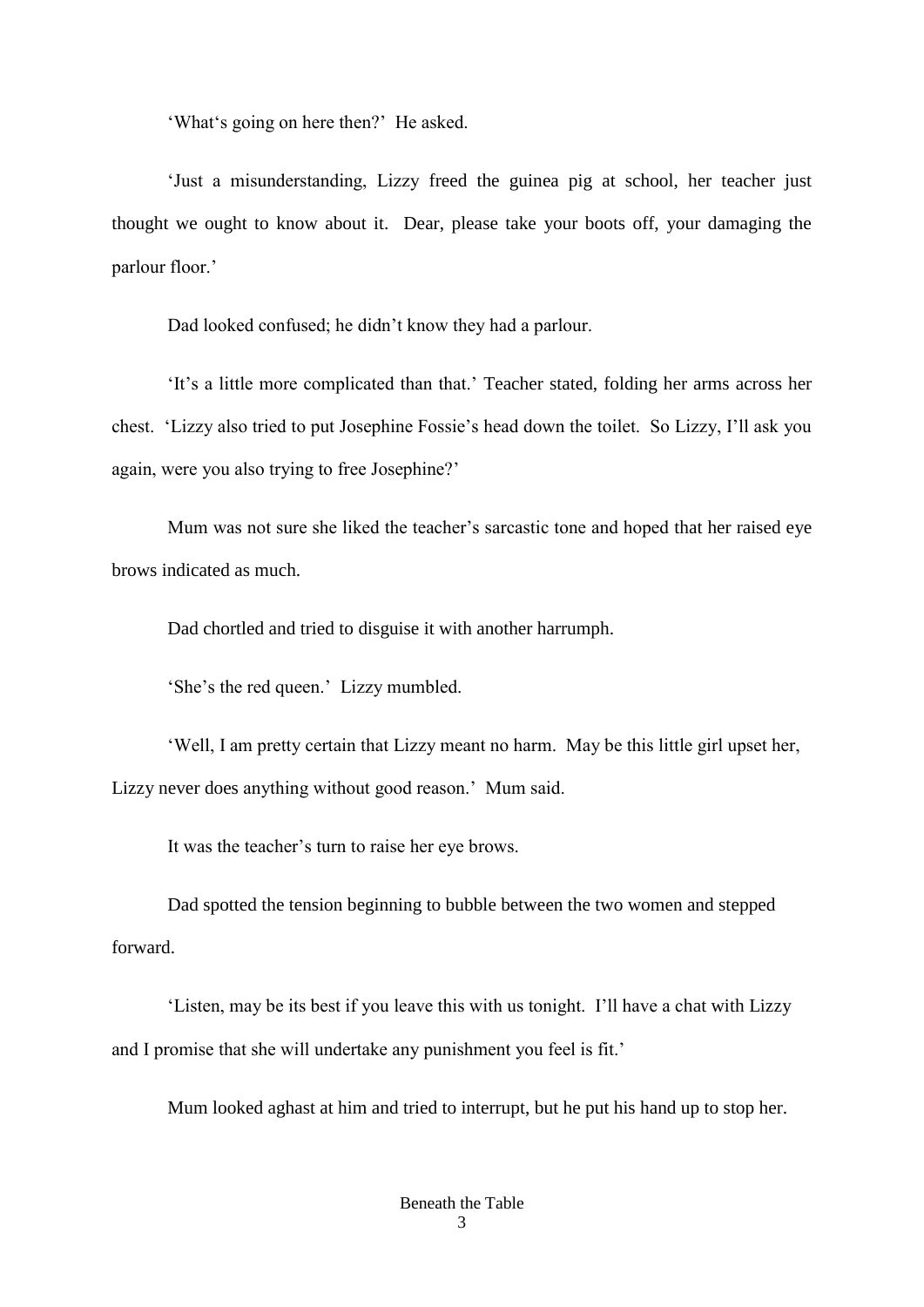'No, no I really think it best we speak to Lizzy and she will do anything you ask of her, absolutely anything and I can assure you nothing like this will ever happen again.'

The teacher studied the ground for a few moments, weighing up her options. Finally, she nodded.

'Okay, fine. I would appreciate it if you would have a word with your daughter, preferably when she comes out from under the table.' The teacher eyed the table again. 'Lizzy, I shall see you in my office at 9am tomorrow morning sharp.'

Mum closed the front door behind her. Lizzy stayed under the table.

Lizzy never went to school the following day, the following week, the following month or the following years.

Lizzy turned 15, dad had a "heart incident" which meant his heart stopped beating and they put him under the ground.

Black drapes covered the table as fausty aunts and uncles plundered the wafer thin sandwiches and cups of tea in delicate bone china tea cups that had been placed upon it. Lizzy sat silently beneath.

Hushed, whispered voices floated around her, sombre tones that did not belong in her kingdom. She hoped they would leave soon.

'You really must get her looked at you know. It's not natural for her to spend all of her time under there.' The voice glided down to her, she recognised it as mum's sister.

'Oh, she's fine, really she's fine.' Mum's voice sounded nasal as if she had a bad cold, Lizzy hoped the drapes would keep the germs away.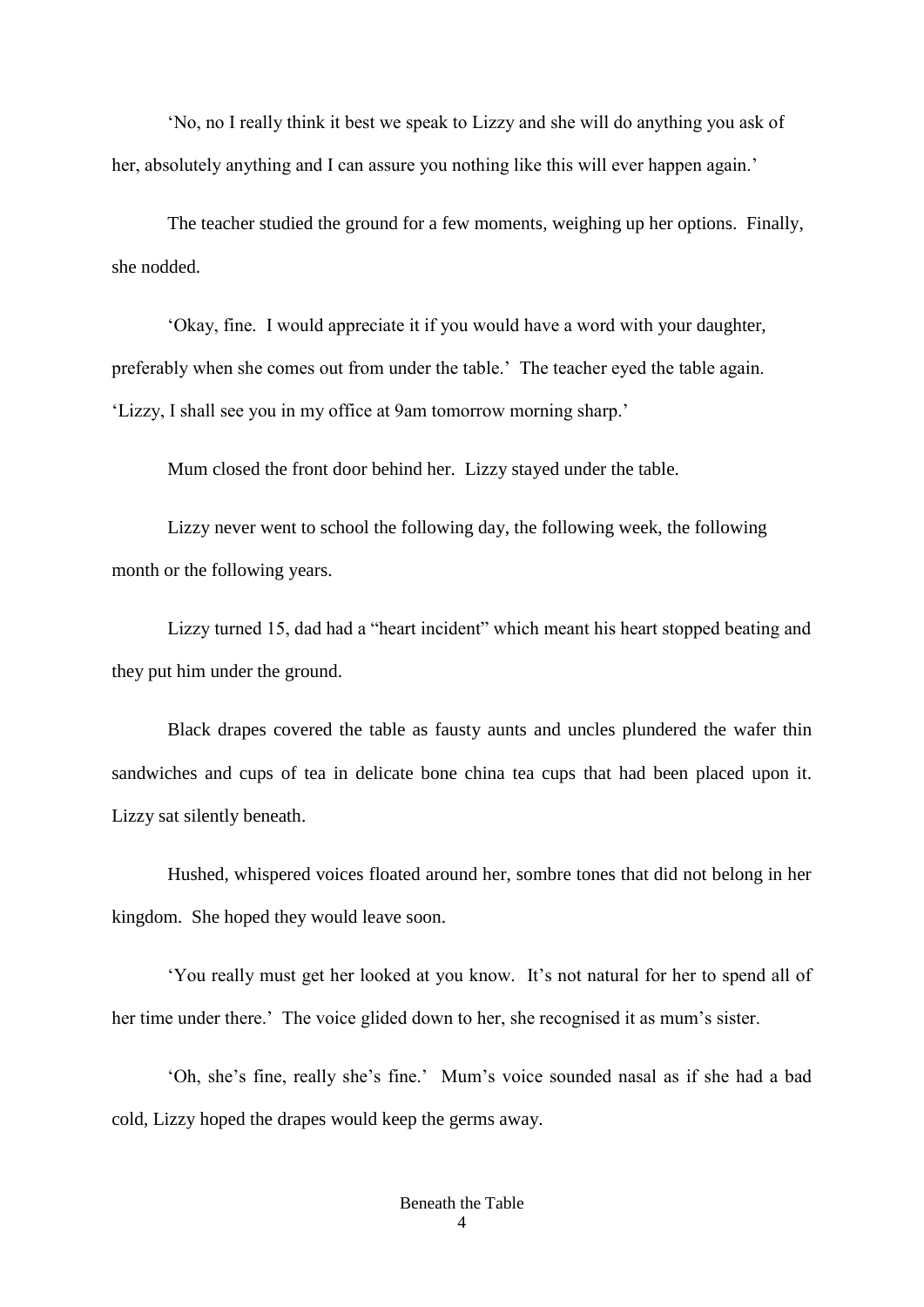'But you're not are you?' Persisted aunt, Lizzy willed her to come closer so she could attempt a bite on her leg; that would make her leave. 'You can't stay in this house alone with her, really you can't. It'll be too much for you. It was too much for him in the end, wasn't it?'

Mum made a funny little sob sound and Lizzy realised that her nasal whine was because she was crying. What was she crying for? Everyone has a place and purpose in Lizzy's kingdom, without place, without purpose - well what else would you expect to happen? Dad had simply completed his duties.

'I know a very good therapist. He's private but he owes me a few favours. I'll give him a call, get him to pop round. What harm could it do?' Aunt said.

Lizzy wrapped her ermine cape around her shoulders and ordered the guards to stand sentry at all portals into her domain. Therapist would not be able to penetrate her defences.

The therapist had called. She had watched him as he had scribbled in his notepad, how he had so many words to write down was a wonder to her, as quite simply no words had been exchanged between them.

He mumbled to mum, who nodded and cried – would that woman never stop crying? She had shed so many tears it was a shock that she hadn't filled up all the moats in Lizzy's kingdom.

The therapist left, he had tried to break down the drawbridges and cross the barricades but Lizzy's defences had held.

Mum closed the front door behind him and tore up the piece of paper he had handed to her. Lizzy stayed beneath the table.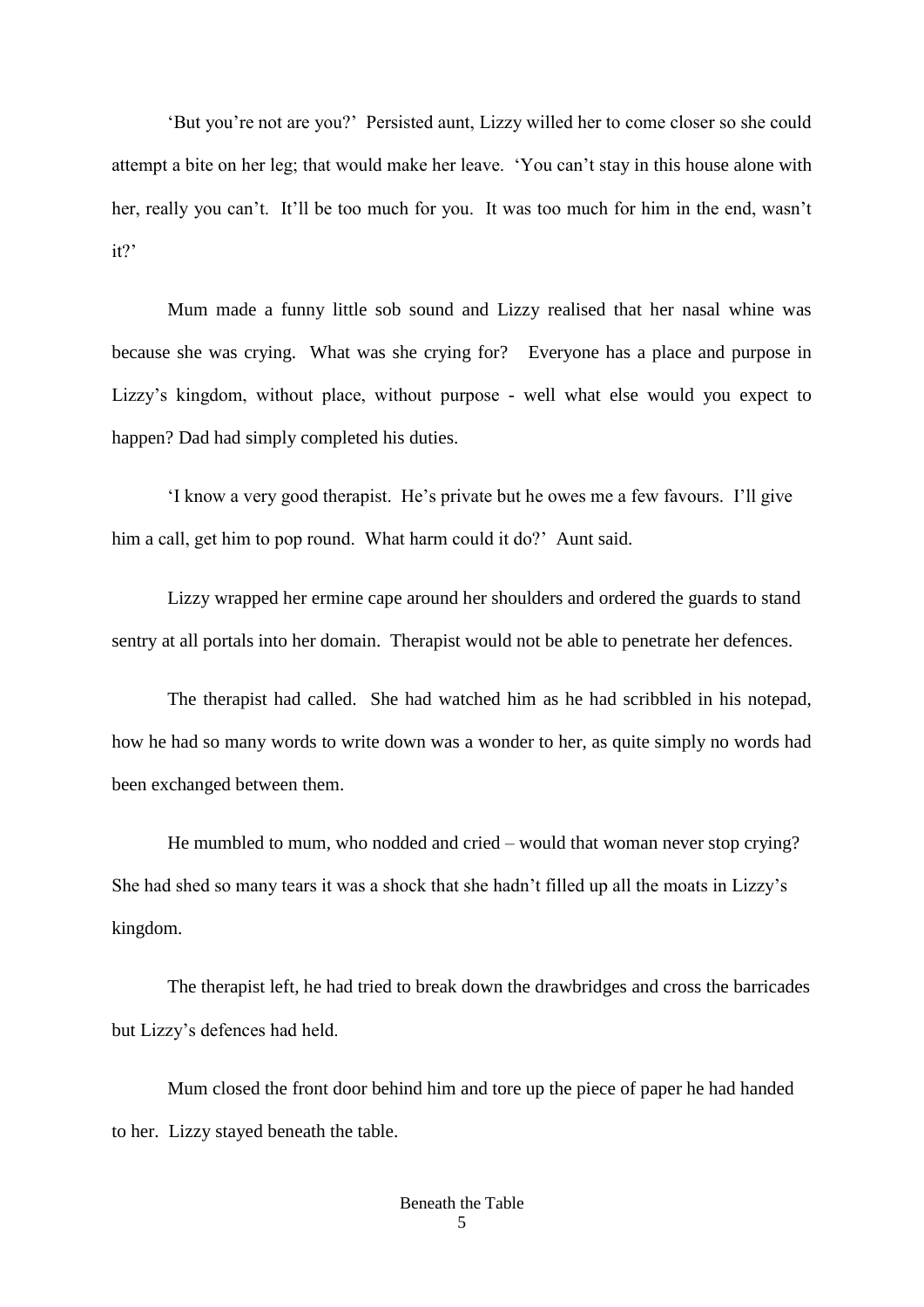Lizzy turned 30 when mum went down to the shops in her slippers and never came back.

Lizzy rallied her troupes around her, gathered her most senior advisors. She knew she did not have long, the omens were against her. Night after night, the fluorescent light had failed to appear. Her people were becoming restless. Rumours of the return of the red queen began to surface. Traitors and rebels alike were put to the stake, hanging, drawing and quartering became once more the order of the day – she would do what she had to in defence of her realm.

With a turn of a key, the woman entered the house wrapped up against the cold in her red coat. She had brought her own guards with her. Her chariot waited at the road side, its blue lantern cutting through the curtains that had been drawn years before, shutting out the intrusion of the outside world.

She pulled the blanket off the table, dust fairies scattered to all corners of the room.

'Hello, Lizzy. I'm going to look after you. I'm going to take you somewhere safe, where it's warm. You can't stay here, not now, not on your own. '

Lizzy slunk further under the table, head down. Guttural noises escaped from deep in her throat.

'Come on Lizzy, take my hand. You'll be safe with me, I promise.'

Lizzy's eyes looked out from beneath her fringe. The woman nodded to her guards.